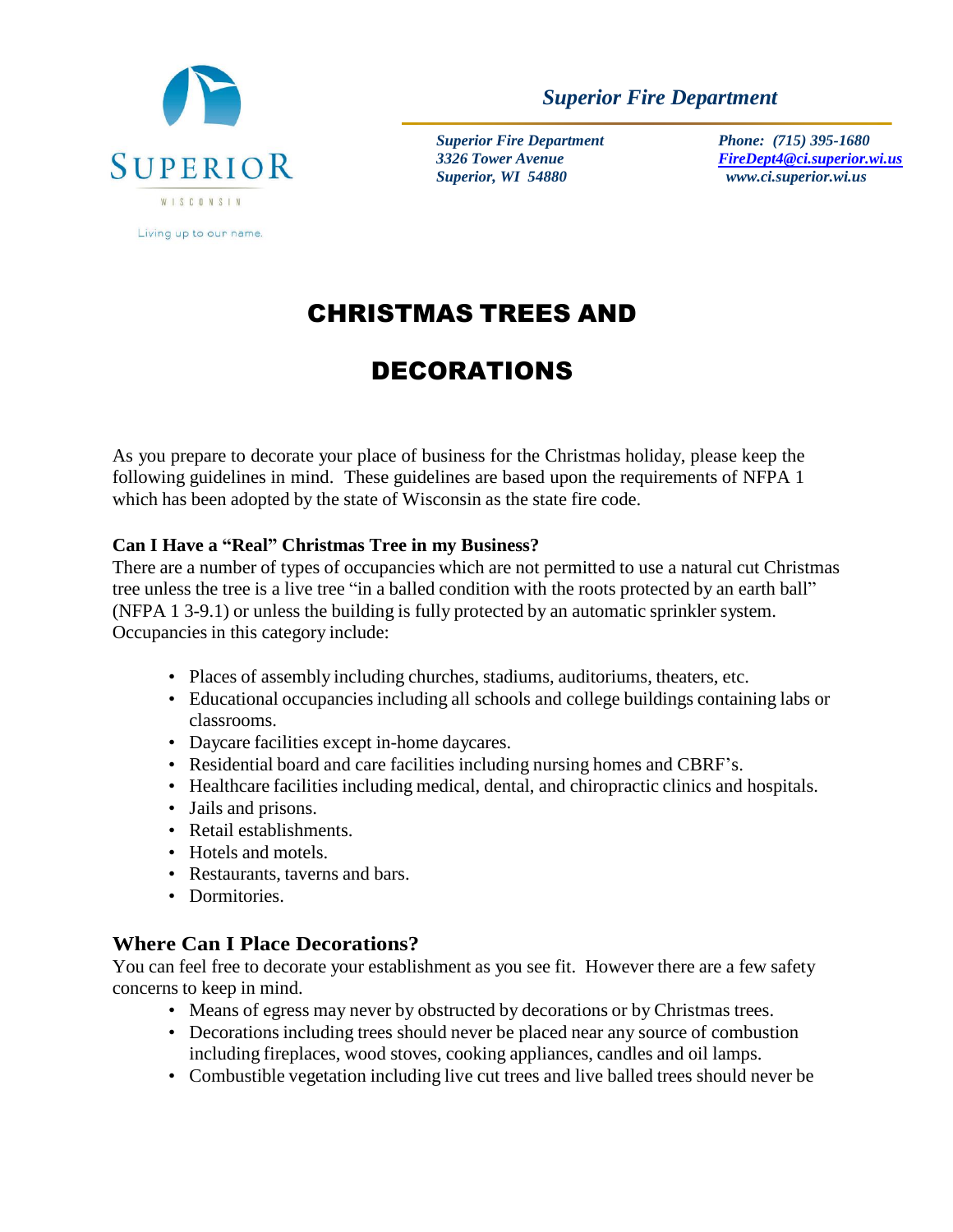placed near radiators, heating vents, portable heaters or any other source of heat which could cause these decorations to dry out prematurely.

### **What Decorations May I Use?**

A variety of decorations may be used. When selecting decorations keep these principles in mind.

- Lighting must be UL approved.
- Lighting is not permitted on metal, artificial trees.
- All decorations with the exception of live cut trees must be non-combustible or must be treated with a flame retardant. Decorations not so treated are considered to be highly flammable and are prohibited in commercial buildings.
- Decorations made from foam are not permitted unless they are UL listed with a heat release rating of 100 kW or less.

## **May I Use Extension Cords?**

Extension cords are permitted to power temporary, seasonal decorations. Assuming the decorations are used only for the holiday season, they may be powered by extension cords. The gauge of the wire in the extension cord must match that of the cord of the decoration that it is being used to power.

## **Is There a Limit to the Number of Decorations That I May Use?**

There is no specific limit stated in the code. However, with regard to places of assembly, NFPA 1 8-1.2.3.5 states that the local fire department shall "impose controls on the quantity and arrangements of combustible contents."

## **What If I Am Permitted to Use a Live Cut Tree?**

The following requirements apply where a live cut tree is used.

- Live cut trees and other natural vegetation used as decorations must be freshly harvested. This will provide the best assurance that the vegetation is not dried out.
- Before placing them in the stand, live cut trees must have the bottom  $\frac{1}{2}$ " freshly cut off of the trunk at a 90 degree angle and must be placed in a secure stand with the end of the trunk submerged in water.
- The water level in the stand must be checked daily and maintained in such a manner that it is above the fresh cut.
- When the tree becomes dried out, it must be removed from the building and disposed of properly. A tree is considered dried out when a needle bent in half will snap.

## **What About Candles, Incense, Potpourri and Other Open Plames?**

Open flame devices of any type are not permitted in commercial establishments at any time in the state of Wisconsin. Exceptions to this rule are as follows.

- Places of worship and fraternal halls are permitted to use candles in their ceremonies and services.
- Restaurants may use candles or oil lamps on tables. If candles are used, they must be in glass containers which extend 1" above the flame.
- Food service personnel may use candles or "canned heat" in food warmers.
- Open flame devices may be used in other specific situations when approved by the fire department.